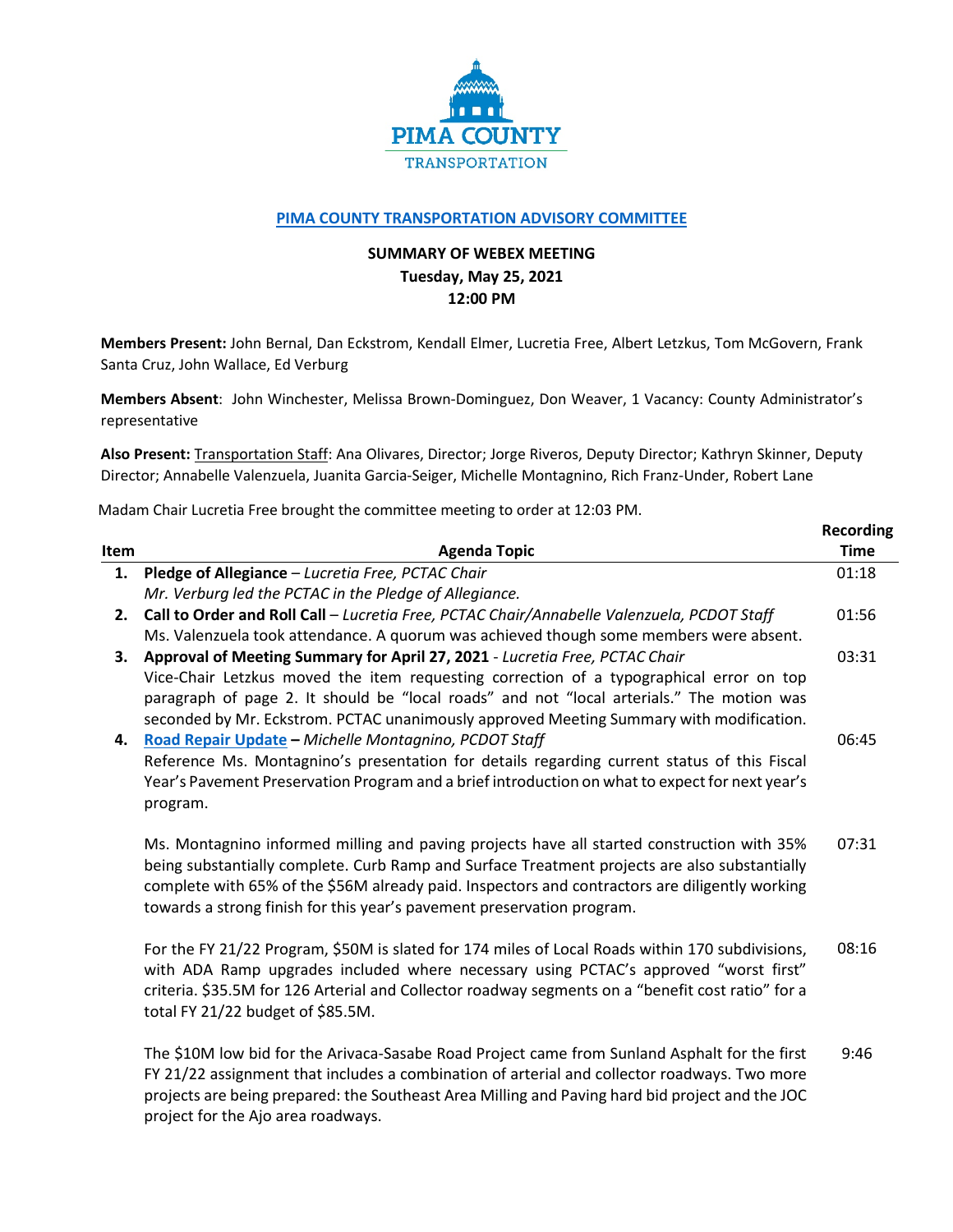|            |                                                                                                                                                                                                                                                                                                                                                                                                                                                                                                                                                                                                                                   | <b>Recording</b>     |
|------------|-----------------------------------------------------------------------------------------------------------------------------------------------------------------------------------------------------------------------------------------------------------------------------------------------------------------------------------------------------------------------------------------------------------------------------------------------------------------------------------------------------------------------------------------------------------------------------------------------------------------------------------|----------------------|
| Item<br>4. | <b>Agenda Topic</b><br>The Road Pavement Repair website has been updated to include the FY 21/22 project list. The                                                                                                                                                                                                                                                                                                                                                                                                                                                                                                                | <b>Time</b><br>10:27 |
|            | link for the interactive map has been moved to top of webpage for ready-reference access.                                                                                                                                                                                                                                                                                                                                                                                                                                                                                                                                         |                      |
|            | Chair Free asked if a search function is available to the public when a resident wants to know<br>about road repair in their area. Ms. Montagnino said residents can use the "Find" feature in<br>Adobe PDF to locate their road.                                                                                                                                                                                                                                                                                                                                                                                                 | 11:31                |
|            | Chair Free inquired when the FY22/23 road list will available. Ms. Montagnino said the list will<br>be published by Spring 2022. An updated PCI ranking for all of the roadways will also be posted<br>prior to publication of the road list.                                                                                                                                                                                                                                                                                                                                                                                     | 12:02                |
|            | Mr. Letzkus asked whether the list posted on the PCTAC website, shown as 'final' as of April 30,<br>is the same list Mr. Huckelberry's memo provided to BOS. Ms. Montagnino replied yes.                                                                                                                                                                                                                                                                                                                                                                                                                                          | 12:47                |
|            | Mr. Bernal said Ms. Montagnino mentioned the engineer's estimate for Arivaca Road being a<br>little over \$10M. He asked if she was at liberty to disclose the apparent low bidder and whether<br>bid prices came in as expected. She replied the contract had not been awarded but that the bids<br>were out. She noted that, in general, prices had crept up a bit towards the end of the past fiscal<br>year but that for the Arivaca project, bids were competitive and bidding results surprising.<br>Unsure this would be seen again due to volatility of construction and materials prices.                                | 13:13                |
|            | Mr. McGovern asked if bids were above or below engineer's estimate and whether current<br>process of bidding projects "right down to the wire" would be suitable for next year, since there<br>will be more money to spend on longer term contracts. Ms. Montagnino replied bids came below<br>and that this year, the intention is to get as much of the work completed as early as possible.<br>Feedback received from contractors is that the County's flexibility on time has allowed for<br>successful competitive bidding. The flexibility lies in allowing the contractors to fit projects<br>within their work schedules. | 14:16                |
|            | Mr. Eckstrom noted Ms. Montagnino appeared reluctant to share the project bid price. He asked<br>if it was a public bid opening; what the winning bid was; and by what percent it was below the<br>estimated budget. Ms. Montagnino replied it was public and confirmed the number came in<br>below the estimated budget but that she did not have the numbers readily available.                                                                                                                                                                                                                                                 | 16:12                |
|            | Chair Free asked staff to provide bid information at the next meeting.                                                                                                                                                                                                                                                                                                                                                                                                                                                                                                                                                            | 16:45                |
|            | Mr. Letzkus said slide 2 titled FY 21/22 Planned Pavement Repair shows \$85.5M total budget<br>with the last bullet stating "Surface treatments list is still being finalized." He asked if surface<br>treatments are part of the StreetSaver program and whether arterials and collectors are all mill<br>and repave projects. Ms. Montagnino said the StreetSaver program tracks locals and splits the<br>reade list chowing orterial and collectors for mill and renove surface treatments. A future                                                                                                                           | 16:54                |

roads list showing arterial and collectors for mill and repave surface treatments. A future discussion is needed to determine when to provide local surface treatments to preserve the longevity of the pavement from previous years' mill and pave work. Of the \$35.5M for Arterial and Collector roads, there is approximately \$1.5M to \$2M for surface treatment (i.e., fog, crack or double-chip).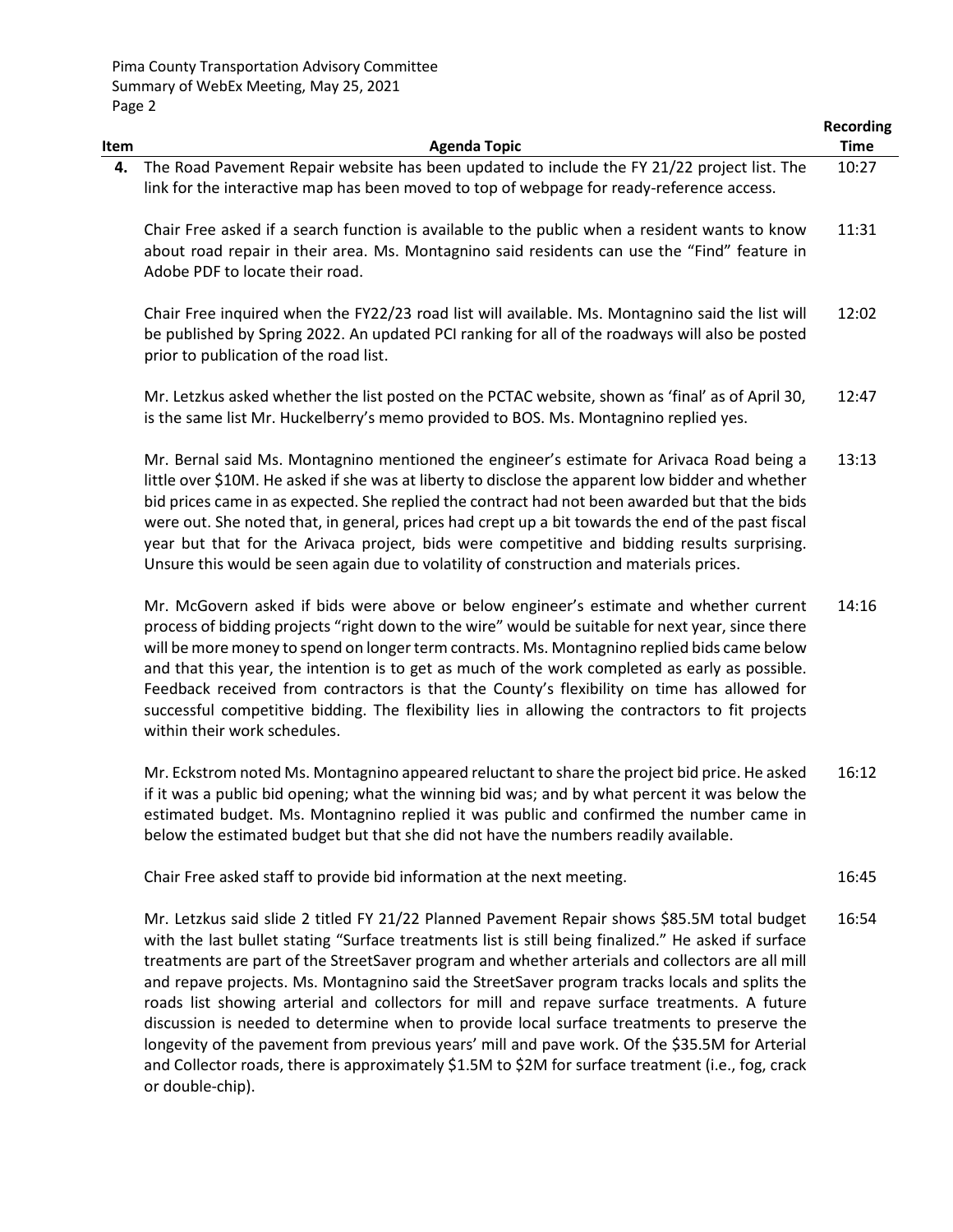| Item | <b>Agenda Topic</b>                                                                                                                                                                                                                                                                                                                                                                                                                                                                                                                                                                                                                                                                                                                       | <b>Recording</b><br><b>Time</b> |
|------|-------------------------------------------------------------------------------------------------------------------------------------------------------------------------------------------------------------------------------------------------------------------------------------------------------------------------------------------------------------------------------------------------------------------------------------------------------------------------------------------------------------------------------------------------------------------------------------------------------------------------------------------------------------------------------------------------------------------------------------------|---------------------------------|
| 5.   | Topics for Future Discussions - Lucretia Free, PCTAC Chair                                                                                                                                                                                                                                                                                                                                                                                                                                                                                                                                                                                                                                                                                |                                 |
|      | a. Local Covid-19 Impact - Jorge Riveros, PCDOT Deputy Director<br>Reference Mr. Riveros' presentation for details regarding the impact COVID-19 has had on<br>Pima County's travel and transportation activities and long-term impacts as workforce<br>returns.                                                                                                                                                                                                                                                                                                                                                                                                                                                                          | 19:25                           |
|      | Last month, Mr. Riveros briefed PCTAC on global impacts of COVID-19 and worldwide health<br>effects, as well as many issues affecting transportation networks across our nation. Like<br>many other states, cities, towns and counties, Pima County saw similar trends related to<br>COVID-19 outbreaks and the BOS declared a state of emergency on March 19, 2020. The first<br>two slides show the impact on public health during the first and second waves - summer<br>and fall - of COVID-19 peaks and the vehicular travel trends in Pima County.                                                                                                                                                                                  | 21:00                           |
|      | Travel activity trends reported by PAG and Google Mobility showed significant reductions in<br>vehicle miles traveled at the onset of COVID-19 due to school and business closures and 'stay<br>at home' orders. Travel to grocery stores, pharmacies and workplaces declined. Public Sun<br>Tran ridership declined. Special Events and Right-of-Way permits also declined, as compared<br>to prior years' similar time frame.                                                                                                                                                                                                                                                                                                           | 22:03                           |
|      | In support of mental health, people started visiting parks and natural reserves as witnessed<br>by increased parking near trailheads and open spaces. More people started walking and<br>bicycling outdoors to deal with COVID-related confinement.                                                                                                                                                                                                                                                                                                                                                                                                                                                                                       | 25:24                           |
|      | An unfortunate trend seen in Pima County and across the nation was an increase in fatalities<br>resulting from increased speeds in otherwise non-congested roadways. A traffic speed<br>comparison of 2020 against 2019, showed interstate roadways in 2020 had speeds greater<br>than 55 mph due to free flow allowance as a result of less roadway congestion.                                                                                                                                                                                                                                                                                                                                                                          | 26:13                           |
|      | Long term COVID-19 impacts, globally and locally, are uncertain. Businesses and schools<br>could return to hybrid work models, permanent telecommuting or virtual learning<br>opportunities, which could impact traffic peaks. Mr. Riveros said he was looking forward to<br>learning more from an upcoming Transportation Research Board seminar. Of interest are<br>results throughout the country of studies on the impact COVID is having on transportation<br>networks and public transportation as a whole. Some cities, such as Seattle, have seen an<br>uptick in the use of public transportation but in Pima County, the trend has gone down. Some<br>people fear going back into such environments, could spread contaminants. | 27:38                           |
|      | Mr. Letzkus asked for a breakdown of the traffic fatalities data. He would like crash<br>information by mode of travel or injuries vs property-only damages or vs fatalities. If<br>available, he requested the data be a published in an annual report. Mr. Riveros said he<br>would inquire as to the publication of any available data.                                                                                                                                                                                                                                                                                                                                                                                                | 30:56                           |
|      | Mr. Verburg was appreciative of the excellent and informative presentation Mr. Riveros<br>provided.                                                                                                                                                                                                                                                                                                                                                                                                                                                                                                                                                                                                                                       | 32:41                           |

Mr. McGovern asked if the 2020 fatalities data had been analyzed to determine prevailing types or trends, year over year. He said in preparing for the RTA*Next* Plan, urban areas seemed to be focusing project needs and improvements on things such as complete streets, 33:23